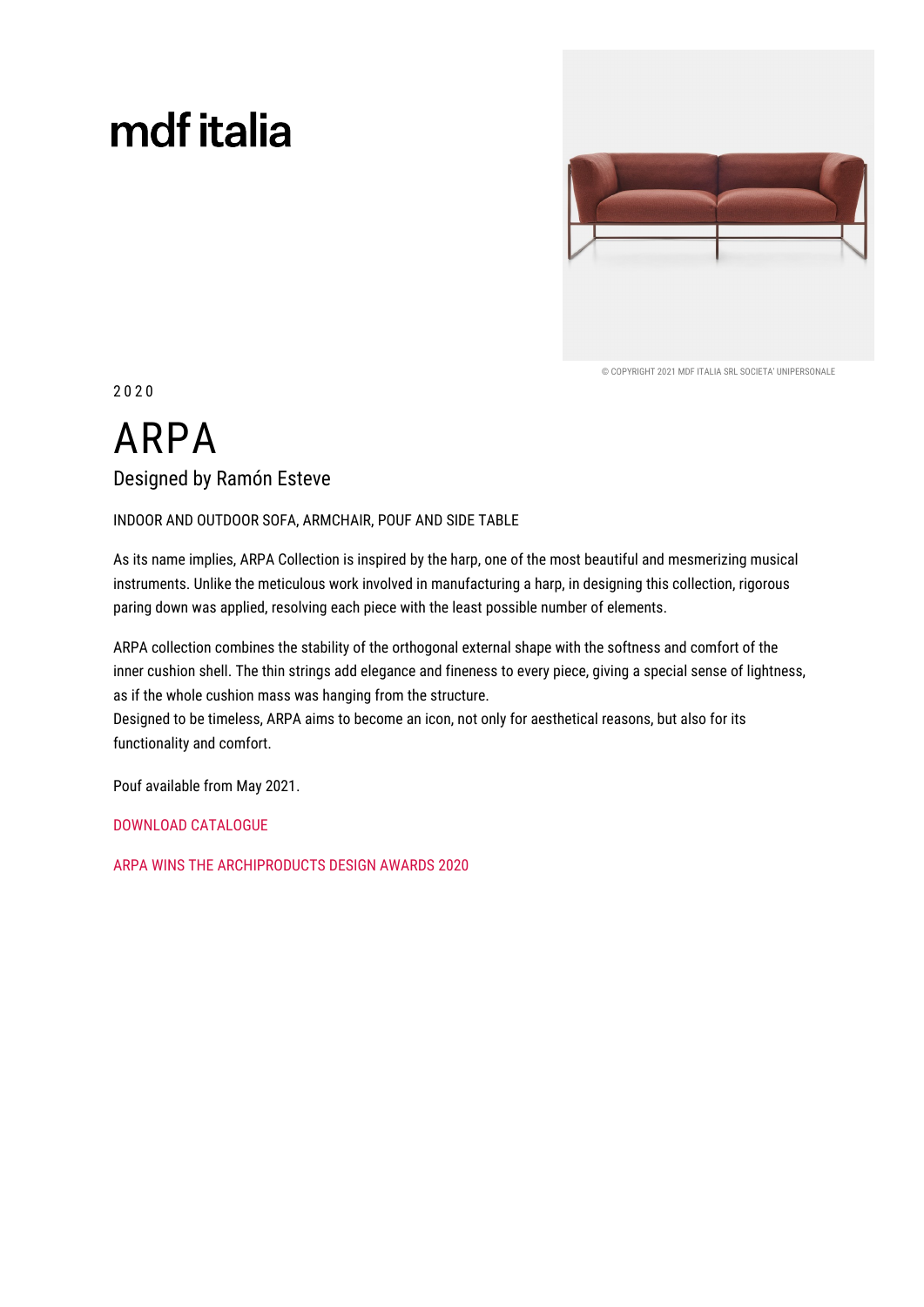# **STRUCTURE**

Backrest and seat loadbearing structure in stainless steel, 2 x 2 cm section, epoxy powder coated using specific treatment for outdoor use. The seat frame has elastic straps, specifically for outdoor use. The backrest frame is woven by hand using high tensile polyester cord, in mass pigmented colour, able to quarantee high resistance to weather, abrasion, limited elongation, and colour fastness. The seats are made with original, exclusive weaving.

The structure of the side table is the same of the armchair/sofa/pouf. Top made of fine porcelain stoneware laminate, matt variations in light grey calce or black calce.

Bush hammered medium grey pietra di Savoia, and natural satin-finished corten.

Arpa collection is available in a range of four colours.

### **CUSHIONS AND COVERING**

The back and seat cushions are made of Dryfeel (draining polyurethane) of varied densities, wrapped in siliconed hollow fibre bound in polyester, that will not rot, does not cause suffocation, and is antibacterial, while the final cover is in 100% polyester Tecnostrong.

This particular composition of the cushion gives the padding natural softness and elasticity, a long lifespan and great comfort. The upholstery fabric is completely removable.

### OUTDOOR COVERING TARPAULIN

Protective tarpaulin specifically for outdoor products, waterproof, made of 100% polyester, outside with acrylic coating, inside with acrylic resin coating.

Its characteristics are emphasised by its fully fungicidal Teflon finish. Each tarpaulin comes with a closable slip cover, so that it can be folded and kept correctly when not in use.

## **OUTDOOR USE**

All the variants available, are perfect in both indoor and outdoor environments.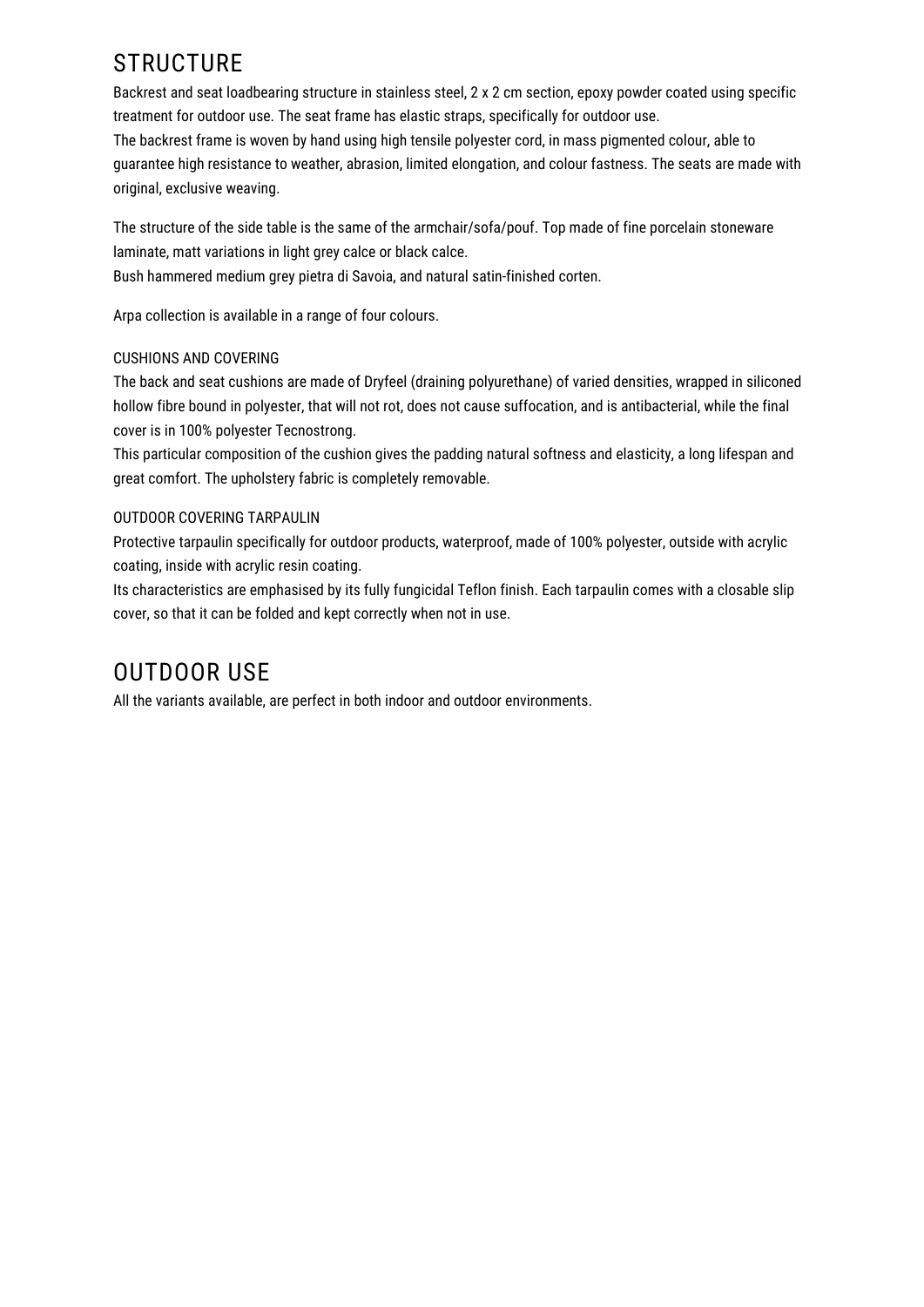### **ARPA**

### **ARMCHAIR**





L102 D87 H70 cm<br>seat H46 D60 cm

### **SOFA 3S**





L220 D87 H70 cm<br>seat H46 D60 cm

### **SIDE TABLE**



L87 D87 H27

#### **POUF**



L97 D97 H43

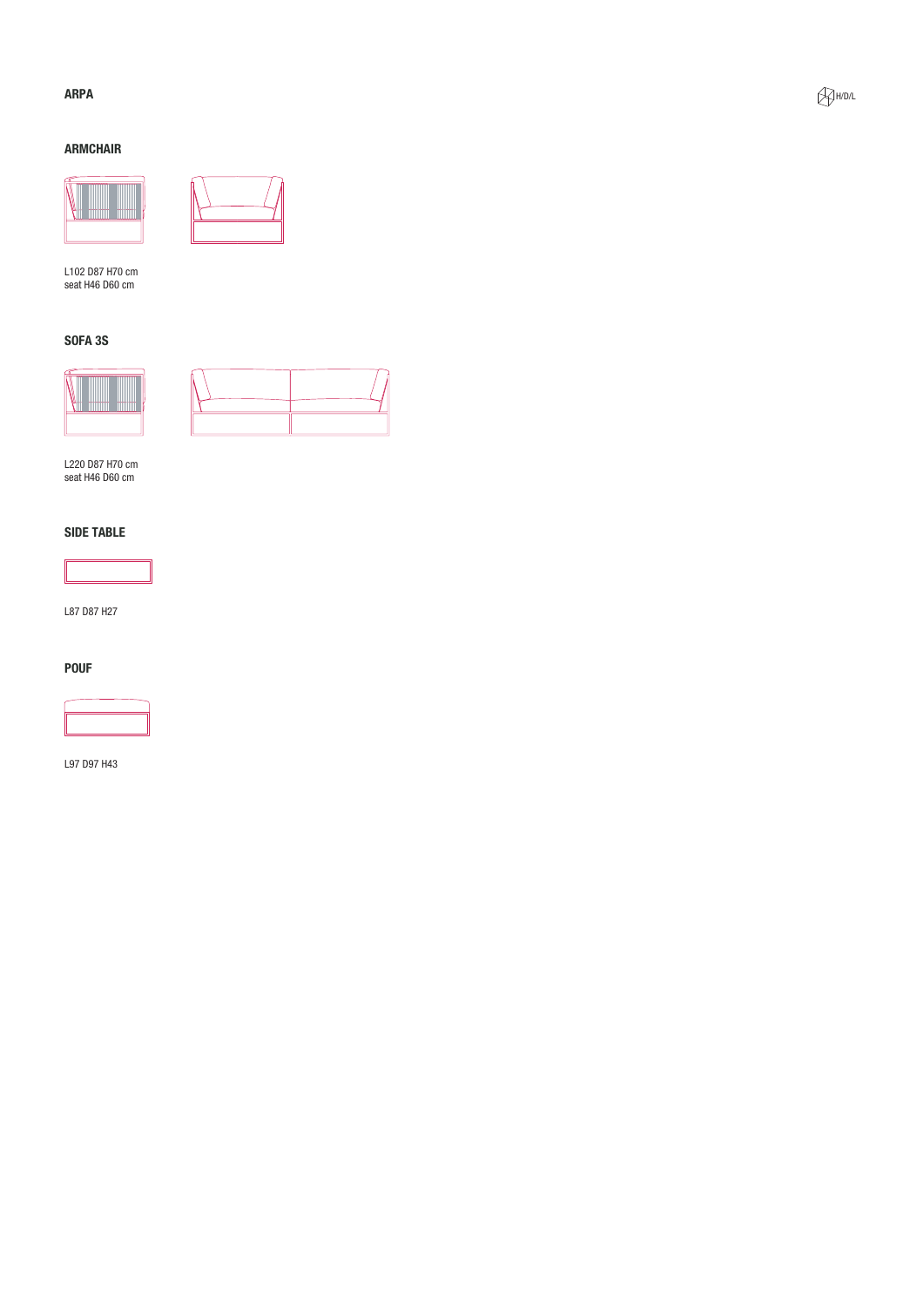# Finish options

# **STRUCTURE**

### White match



anthracite

grey



Covers in Ramiro ecru R550

Structure matt white goffered painted X124

### Corten match





Covers in Ramiro dark orange R553

Cord matt ecru grey goffered

## Iron black match





Covers in Ramiro titanium R551



### Pewter match



Covers in Ramiro pewter R552

Cord matt

ecru grey

Structure matt pewter goffered painted X129



painted X128

painted X130